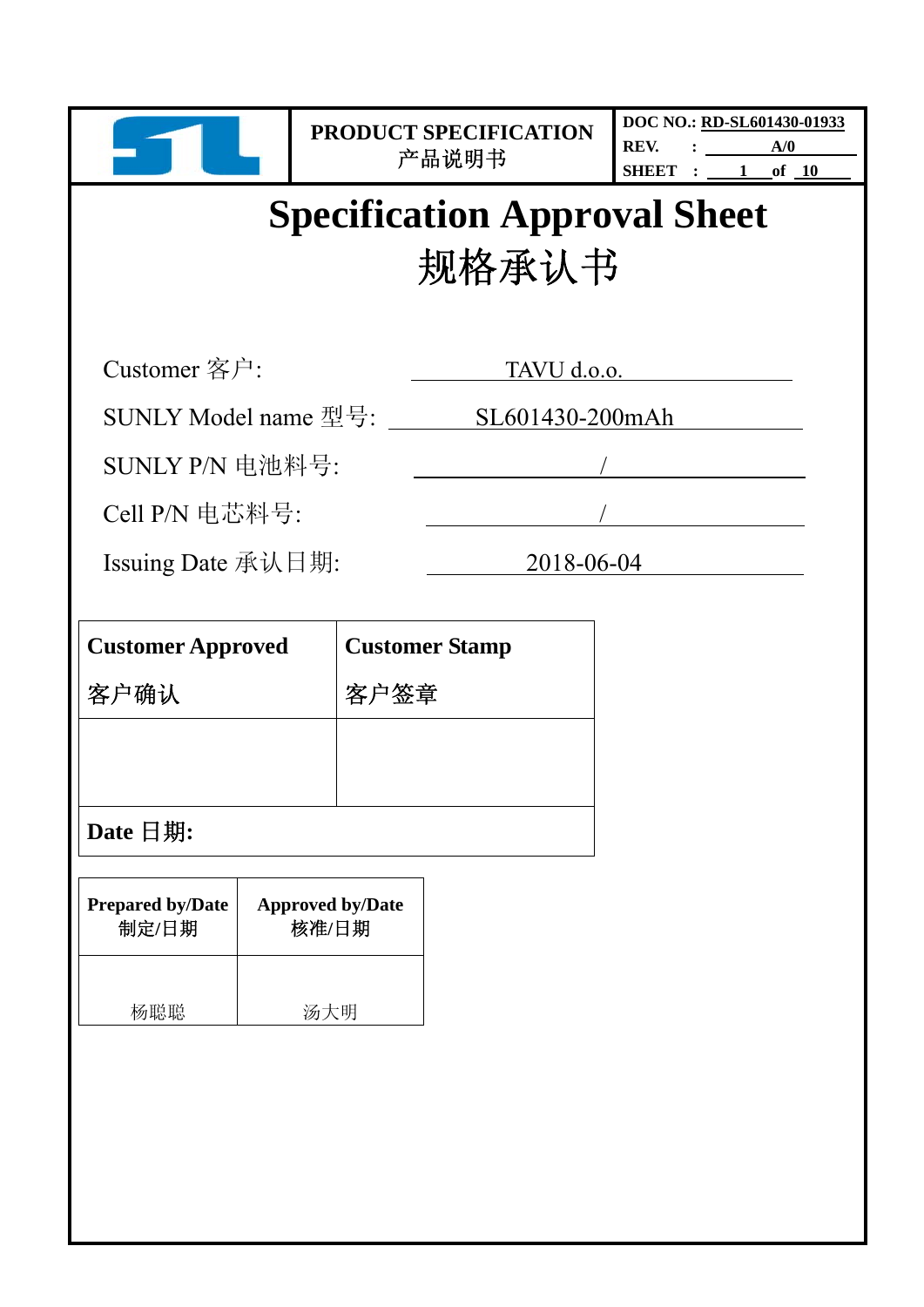

**DOC NO.: RD-SL601430-01933 REV.** : <u>A/0</u> **SHEET** : <u>2</u> of 10

## **AMENDMENT RECORDS**

## 修改记录表

| <b>Revision</b><br>版本 | <b>Description 描述</b>     | Date 日期    | <b>Prepared</b><br>制定 | <b>Approval</b><br>核准 |
|-----------------------|---------------------------|------------|-----------------------|-----------------------|
| A/0                   | Preliminary draft<br>首次发行 | 2018-06-04 | 杨聪聪                   | 汤大明                   |
|                       |                           |            |                       |                       |
|                       |                           |            |                       |                       |
|                       |                           |            |                       |                       |
|                       |                           |            |                       |                       |
|                       |                           |            |                       |                       |
|                       |                           |            |                       |                       |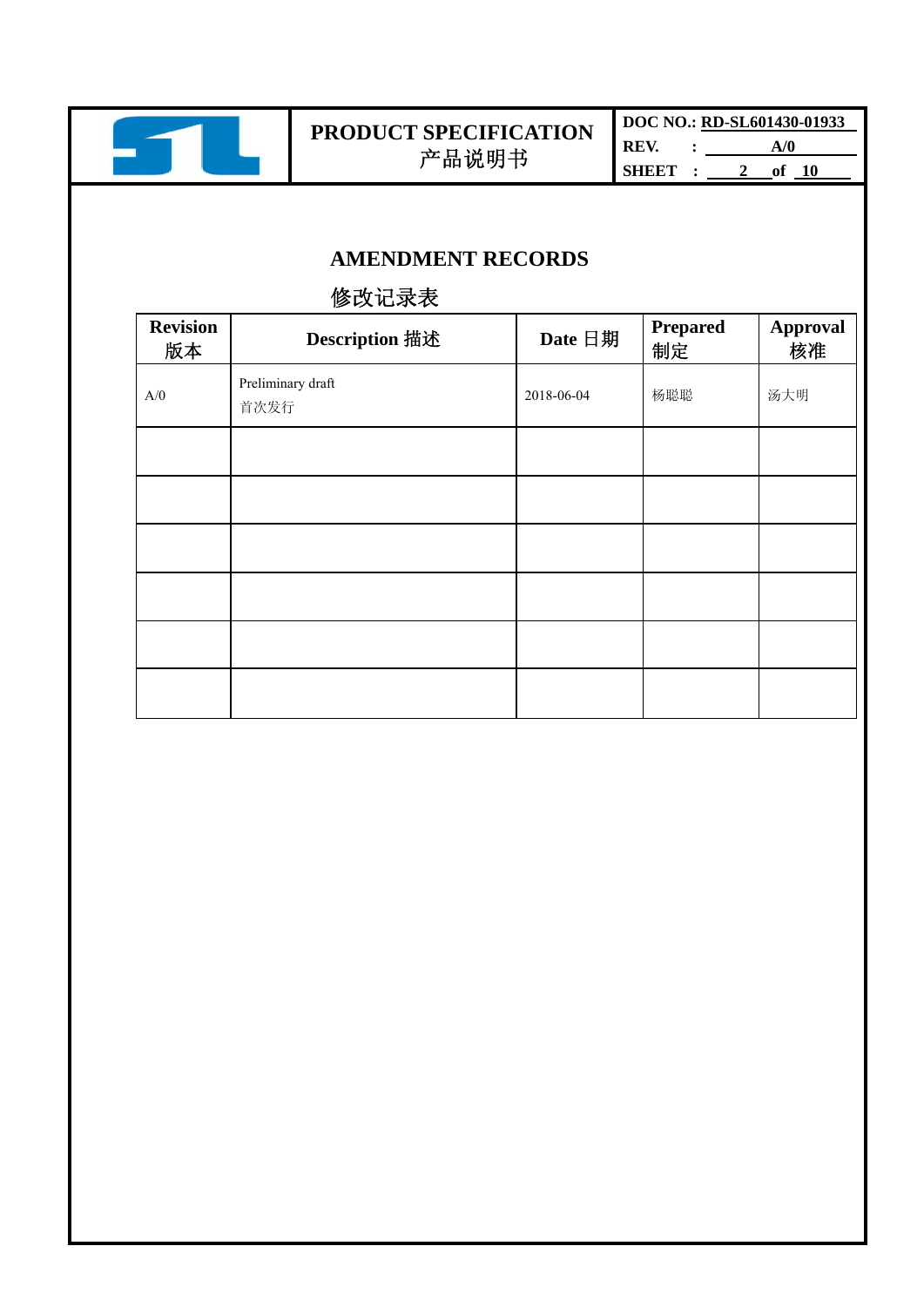

**DOC NO.: RD-SL601430-01933 REV.** : <u>A/0</u> **SHEET** : 3 of 10

## **CONTENTS**

|     |                                               | $\overline{4}$ |
|-----|-----------------------------------------------|----------------|
| 2.  |                                               | $\overline{4}$ |
| 3.  |                                               | $\overline{4}$ |
| 4.  |                                               | 5              |
| 5.  |                                               | 5              |
| 6.  |                                               | 5              |
|     | 7. Cell Safety Criteria for Acceptance 电芯安全标准 | 6              |
|     |                                               | $\overline{7}$ |
| 9.  |                                               | 7              |
| 10. |                                               | 8              |
| 11. |                                               | 8              |
|     |                                               | 9              |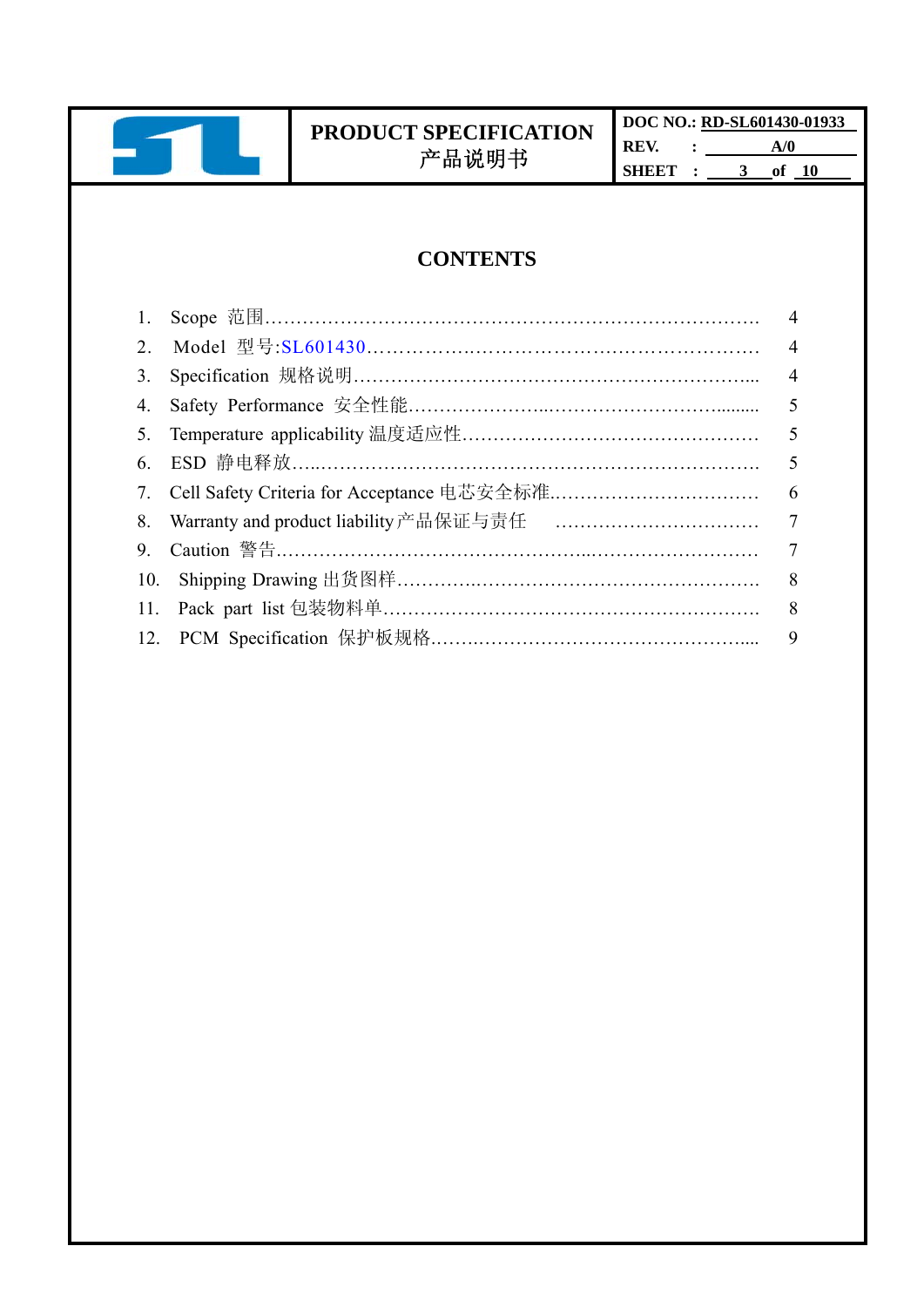

| DOC NO.: RD-SL601430-01933 |  |               |  |  |
|----------------------------|--|---------------|--|--|
| REV.                       |  | A/0           |  |  |
| SHEET                      |  | 10<br>4<br>of |  |  |

#### **1. Scope**范围**:**

This document describes the Product Specification of the Lithium-ion Polymer rechargeable battery SL601430 supplied by Dongguan SUNLY Battery Technology Co., Ltd.

本规格书描述了由东莞山锂电池生产的聚合物锂离子电池的产品性能。

#### **2. Model**型号**: SL601430**

#### **3. Specification**规格

| No.  | Items 项目                                                | Specifications 规格                                                                                      |                                                    |  |
|------|---------------------------------------------------------|--------------------------------------------------------------------------------------------------------|----------------------------------------------------|--|
| 3.1  | Appearance 外观                                           | The surface is clear and no scratch, no mechanical, match well with the<br>main machine 表面干净无机械性刮伤     |                                                    |  |
| 3.2  | Charge voltage<br>充电电压                                  | 4.2V                                                                                                   |                                                    |  |
| 3.3  | Nominal voltage<br>标称电压                                 | 3.7V                                                                                                   |                                                    |  |
| 3.4  | Nominal capacity<br>标称容量                                | $200$ mAh                                                                                              |                                                    |  |
| 3.5  | Minimum capacity<br>最小容量                                | 200mAh (0.2C discharge)                                                                                |                                                    |  |
| 3.6  | Energy density 能量密度                                     | 269.8Wh/L                                                                                              |                                                    |  |
| 3.7  | Standard Charge $(25 \pm 2^{\circ} \text{C})$<br>标准充电   | Constant current 0.2C mA to 4.2V, 0.2C恒流充电至4.2V                                                        | Constant voltage 4.2V 0.02CmA cut-off 恒压充电至0.02C截止 |  |
| 3.8  | Fast charge $(25 \pm 2^{\circ}\mathrm{C})$<br>快速充电      | Constant current 1.0C mA to 4.2V 1.0C恒流充电至4.2V<br>Constant voltage4.2V, 0.02CmA cut-off 恒压充电至 0.02C 截止 |                                                    |  |
| 3.9  | Standard Discharge $(25\pm2^{\circ}\mathrm{C})$<br>标准放电 | Constant current 0.2CmA 3.0V Cut-off<br>0.2C 恒流放电至 3.0V                                                |                                                    |  |
| 3.10 | Fast Discharge $(25 \pm 2^{\circ}C)$<br>快速放电            | Constant current 1.0CmA 3.0V Cut-off<br>1.0C 恒流放电至 3.0V                                                |                                                    |  |
| 3.11 | Operating temperature<br>工作温度                           | Charging 充电: $10^{\circ}$ C ~ 45°C<br>Discharging 放电: -20°C ~ 60°C                                     |                                                    |  |
|      |                                                         | -20 $\degree$ C $\sim$ 25 $\degree$ C<br>$(12$ months, $\geq 85\%$ )                                   |                                                    |  |
|      | Storage (At 50% SOC and                                 | -20°C ~35°C                                                                                            | $(3$ months, $\geq 85\%$ )                         |  |
|      | specified temp, recoverable                             | -20°C ~45°C                                                                                            | $\geq 90\%$ )<br>$(1$ month,                       |  |
| 3.12 | capacity in % vs time.)                                 | $-20^{\circ}\text{C}$ ~60 $^{\circ}\text{C}$                                                           | $\geq 80\%$ )<br>$(1$ month,                       |  |
|      | 储存(在50%的带电量下,可恢复                                        | $20 \pm 5^{\circ}$ C is the recommended storage temperature                                            |                                                    |  |
|      | 容量与时间的特性)                                               | 20±5℃为我司推荐的储存温度                                                                                        |                                                    |  |
| 3.13 | Cycle Life 循环寿命                                         | $\geq$ 300 cycles, more than 80% at std charge / std discharge(25 $\pm$ 2°C)<br>≥300 次大于 80%           |                                                    |  |
| 3.14 | Impedance 内阻                                            | $\leq$ 250m $\Omega$                                                                                   |                                                    |  |
| 3.15 | Pack weight 成品重量                                        | Approx. $8.0g$                                                                                         |                                                    |  |
| 3.16 | Delivery voltage 出货电压                                   | $≥3.90$                                                                                                |                                                    |  |
| 3.17 | Delivery capacity 出货容量                                  | $\geq 70\%$                                                                                            |                                                    |  |
| 3.18 | Warranty Time 保质期                                       | 12 Month                                                                                               |                                                    |  |
| 3.19 | Environment requirement<br>环境要求                         | RoHs                                                                                                   |                                                    |  |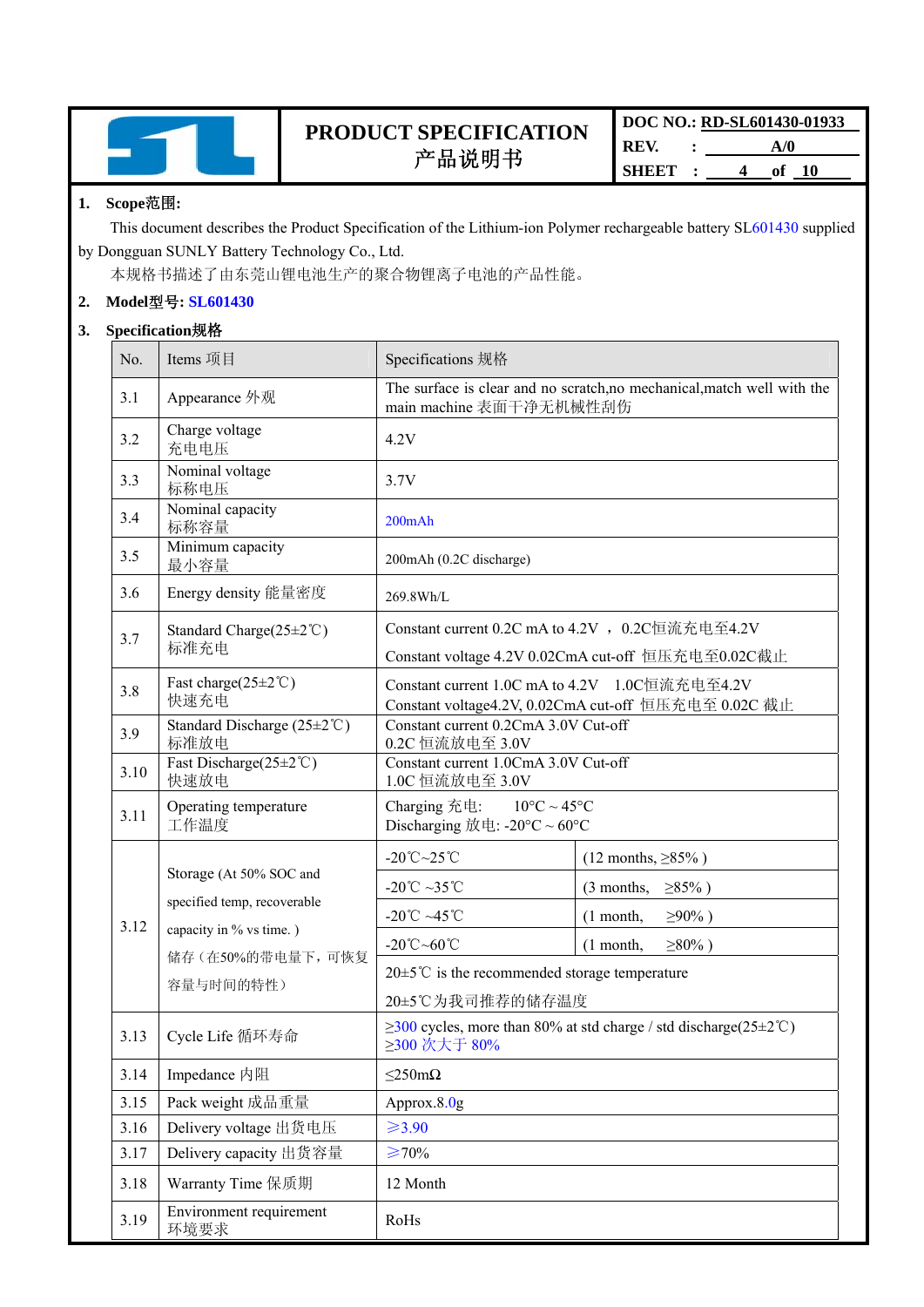

**DOC NO.: RD-SL601430-01933 REV. : A/0 SHEET : 5 of 10** 

#### **4. Safety Protection Performance** 安全保护性能

| No. | Items 项目       | Test Method and Condition 测量方法与条件                             | Criteria 判定标准                |
|-----|----------------|---------------------------------------------------------------|------------------------------|
| 4.1 | Over-Charge    | At $20 \pm 5^{\circ}$ C conditions, after fast-charging,      | The appearance is normal, no |
|     | Protection     | use an external 5V power to charge the                        | explosion, no fire, no       |
|     | 过充保护           | battery and last for 24 hours, then check the                 | smoking, no leakage.         |
|     |                | appearance of battery.                                        | 外观正常,不爆炸,不起火,                |
|     |                | 20±5℃条件下, 快速充电至 5V 并保持 24h, 检                                 | 不冒烟,不漏液                      |
|     |                | 查电池的外观                                                        |                              |
| 4.2 | Over-Discharge | At $20 \pm 5^{\circ}$ C conditions, discharge battery to 2.5V | The appearance is normal, no |
|     | Protection     | with 0.2C constant current, then discharge with               | explosion, no fire, no       |
|     | 过放保护           | $30\Omega$ loading for 24 hours. Check the appearance         | smoking, no leakage.         |
|     |                | of battery.                                                   | 外观正常, 不爆炸, 不起火,              |
|     |                | 20±5℃条件下, 以 0.2C 恒流放电至 2.5V, 保持                               | 不冒烟,不漏液                      |
|     |                | 24h, 检查电池的外观                                                  |                              |
| 4.3 | Short-Circuit  | After fast-charging, use a cable of $0.1\Omega$ resistance    | The appearance is normal, no |
|     | Protection     | to short the battery for 24 hour. Then check the              | explosion, no fire, no       |
|     | 短路保护           | appearance of battery.                                        | smoking, no leakage.         |
|     |                | 快速充电后, 外接 0.1Ω 电阻短路 24h, 检查电                                  | 外观正常, 不爆炸, 不起火,              |
|     |                | 池的外观                                                          | 不冒烟,不漏液                      |
|     |                | Cut circuit of resistance test the battery's voltage          |                              |
|     |                | after charging with 1C constant current for 5                 |                              |
|     |                | seconds.                                                      |                              |
|     |                | 切断外接电阻后, 测试电压后以 1C 恒流充电 5s                                    |                              |

#### **5. Temperature Applicability(**温度特性**)**

5.1. Discharge Performance at High Temperature 高温下放电特性

At 55±2℃ conditions, keep the battery for 2hrs, discharge the battery to 3.0V with 0.2C constant current, After keep the battery 2hrs at  $20\pm5^{\circ}$ C, then check the appearance of battery. The discharge capacity is above 80% of original capacity. The appearance is no distortion, no explosion, no leakage.

在 55±2℃条件下保持 2h, 以 0.2C 放电至 3.0V 后, 在 20±5℃保持 2h, 检查电池外观。充 80%的容量, 电池 不变形,不爆炸,不漏液。

5.2 Discharge Performance at Low Temperature 低温下放电特性

At -10±2 ℃ conditions, keep the battery for 2hrs, discharge the battery to 3.0V with 0.2C constant

current, After keep the battery 2hrs at 20±5℃, then check the appearance of battery. The discharge capacity is above 85% of original capacity. The appearance is no distortion, no explosion,no leakage.

在-10±2 ℃条件下保持 2 h, 以 0.2C 放电至 3.0V 后, 在 20±5℃保持 2 h, 检查电池外观。充 85%的容量, 电 池不变形,不爆炸,不漏液

#### **6. ESD(**静电释放**)**

At direct discharge against the pins with  $\pm 4kv$  and over the housing with  $\pm 8kv$ .

在±4kv 的针脚或±8kv 外罩下放电

No damages are allowed. 不允许有损害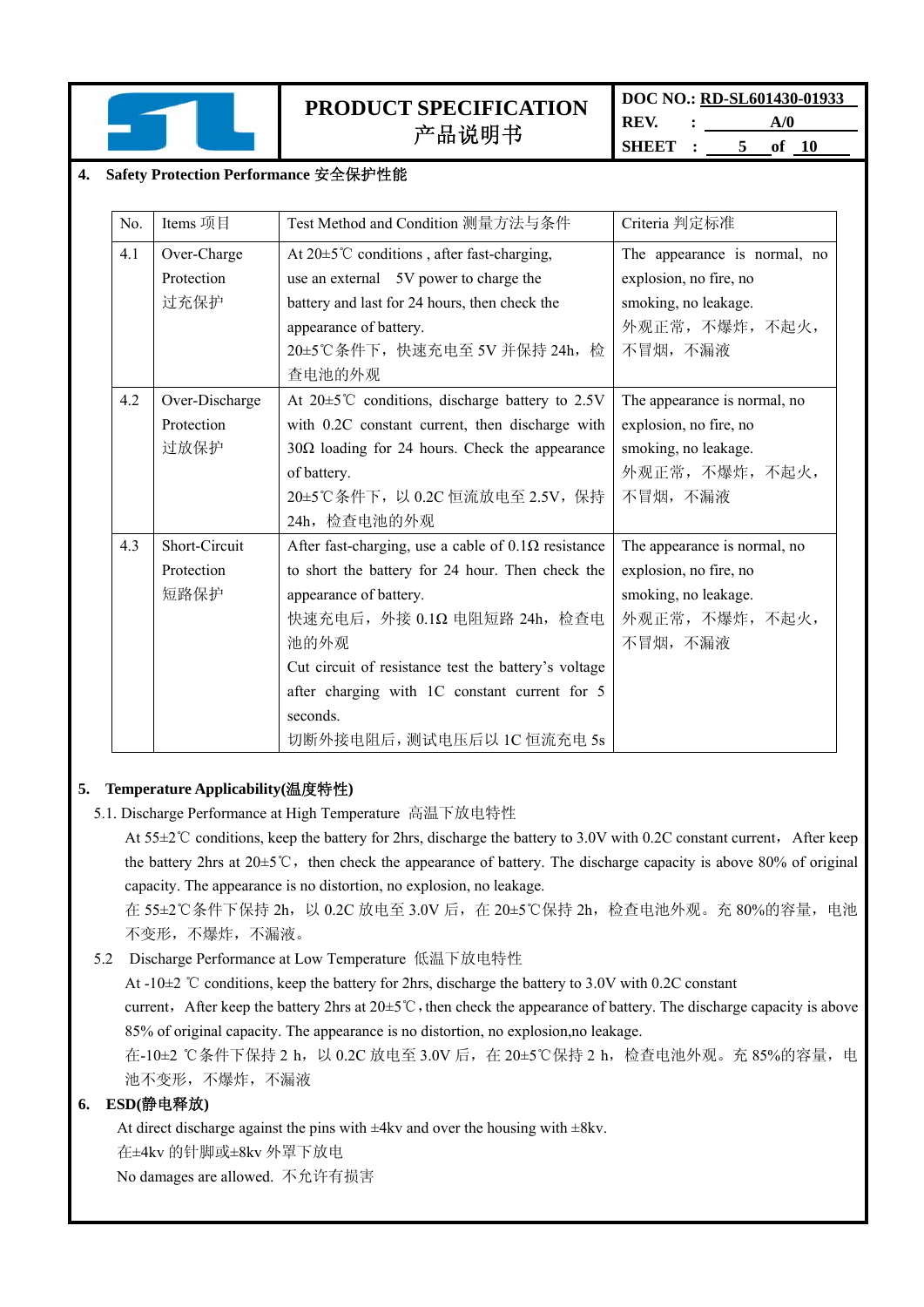**DOC NO.: RD-SL601430-01933** 

**REV.** : <u>A/0</u>

**SHEET** : <u>6 of 10</u>

| 7. Cell Safety Criteria for Acceptance 电芯安全接受标准 |                     |                                                                                                                                                                                                                                              |                                                                    |
|-------------------------------------------------|---------------------|----------------------------------------------------------------------------------------------------------------------------------------------------------------------------------------------------------------------------------------------|--------------------------------------------------------------------|
| Item 项目                                         | State 状态            | Test method 测试方式                                                                                                                                                                                                                             | Specification规格                                                    |
| External<br>Short-circuit Test<br>外部短路测试        | Fully Charged<br>满充 | Cell terminals are short-circuited to discharged state less<br>than 0.1V or longer time with a resistance of $50 \text{m}\Omega$ or less.<br>Tests are to be conducted at room temperature.<br>在常温测试条件下,在电芯极耳用50mΩ的电阻进行长<br>时间的短路,直至电压低于0.1V | NO EXPLOSION<br>AND NO FIRE.<br>不爆炸, 不起火                           |
| <b>Heating Test</b><br>热测试                      | Fully Charged<br>满充 | The temperature of the oven is to be raised at a rate of<br>5±2°C/min. to a temperature of 130±2°C, and remains for<br>30 minutes at this temperature.<br>在烤箱中以5±2℃/min的加热速率至温度达到130±2<br>℃, 保持30分钟                                          | NO EXPLOSION<br>AND NO FIRE.<br>不爆炸, 不起火                           |
| Crush Test<br>挤压测试                              | Fully Charged<br>满充 | Crush between two flat plates. Applied force is about 13kN.<br>在两块平板之间用13kN力进行挤压,                                                                                                                                                            | NO EXPLOSION<br>AND NO FIRE.<br>不爆炸,不起火                            |
| <b>Impact Test</b><br>重物冲击                      | Fully Charged<br>满充 | Impact between bar (15.8mm diameter) and 9 Kg falling<br>material (at a height of 50 cm). Bar is laid across the<br>center of the test sample.<br>将直径为15.8mm的铁棒放在电芯, 9Kg的重物从50cm高<br>度下落, 铁棒穿过样品的中心位置                                        | NO EXPLOSION<br>AND NO FIRE.<br>不爆炸,不起火                            |
| Drop Test<br>跌落测试                               | Fully Charged<br>满充 | Drop a fully charged cell onto a concrete floor from the<br>height of 1.0 meters for 2 times.<br>满充后的电芯每个面从1m高处自由落下2次                                                                                                                        | NO EXPLOSION<br>AND NO FIRE.<br>不爆炸,不起火                            |
| Vibration Test<br>振动测试                          | Fully Charged<br>满充 | Vibrate the cell in tri-axial directions each for 90~100 min.<br>in conditions of $10 \sim 55$ Hz with amplitude 0.8 mm.<br>以10~55Hz的频率、振幅0.8mm, 电芯在三维方向振动<br>90~100min                                                                      | NO EXPLOSION<br><b>DEFORMATION</b><br>AND NO FIRE<br>不爆炸变形,不起<br>火 |
| Nail Test<br>针刺                                 | Fully Charged<br>满充 | The battery is fully charged in standard charging<br>condition, Standby for 2 hour, a nail is penetrated<br>vertically through the center of the cell (The<br>diameter of the nail is 3.0mm.)<br>电池满充电后, 用一根直径为3.0mm 的铁針垂<br>直刺穿电芯           | NO EXPLOSION<br>AND NO FIRE.<br>不爆炸,不起火                            |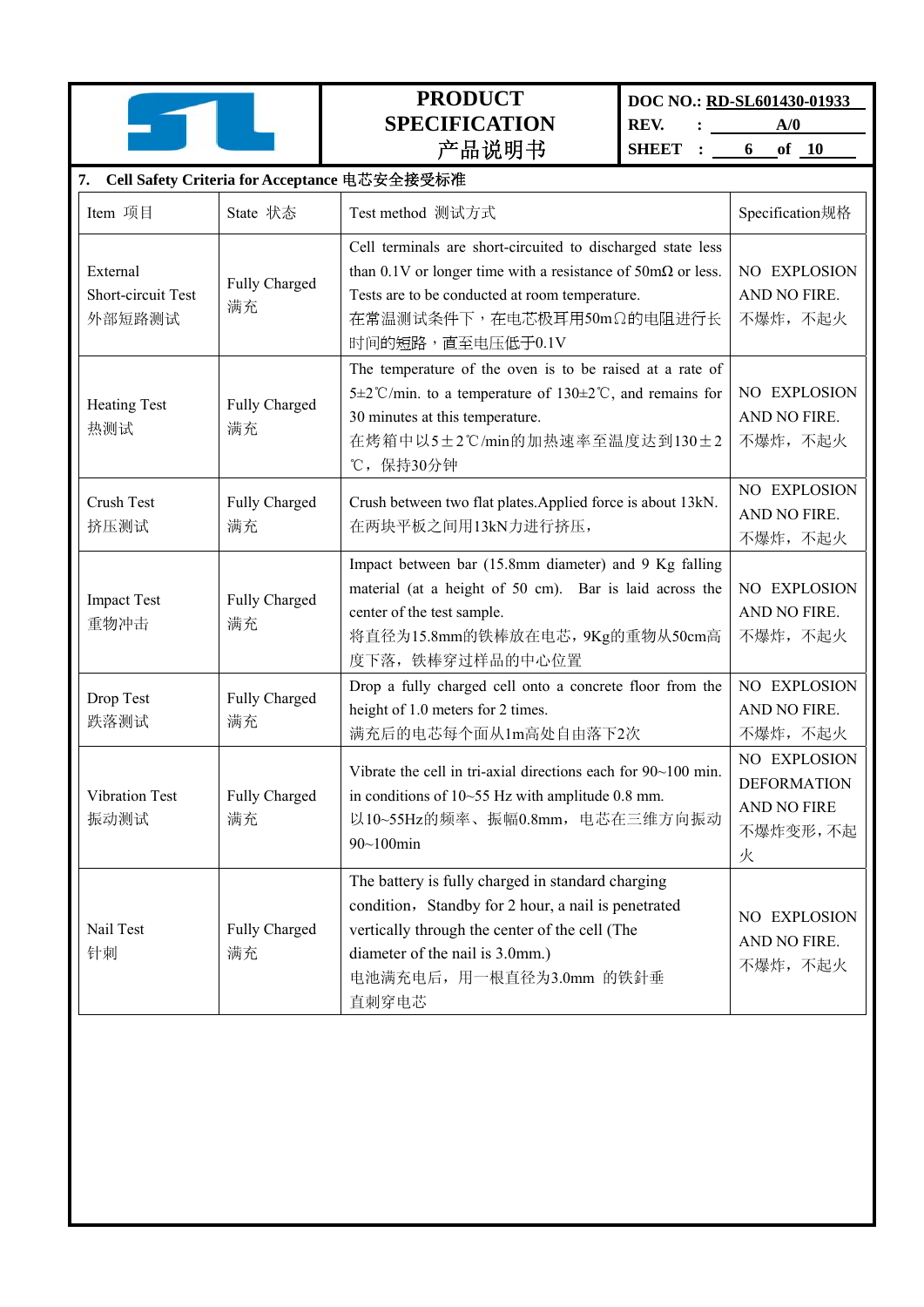#### **8.0 Warranty and product liability** 产品保证与责任

Warranty period of this product is 12months from delivery date.保质期为出货后的 12 个月

( when the customer using it in the host, need charge it as bellow 8.13 requirement )当客户使用后,需遵循 8.13 的要求 You are kindly requested to use the battery, which is delivered from DG SUNLY battery Technology Co., Ltd. in strict accordance with the specification, and remarks include at the end of the document. Due to improper usage of the battery, an accident or a fire may occur due to the battery generating heat, catching fire or rupture, smoke.

SUNLY will not guarantee against any accidents occurring due outside those written in this specification.

您必须严格遵守东莞山锂电池科技有限公司规格书和文件后面的注释使用电池,由于误用会引起电池过热,发

生火灾或爆炸。对于没有按照规格书进行操作所造成的任何事故,东莞山锂电池科技有限公司不负担任何责任。

#### **9.0 Caution!**警告

In order to prevent the battery possibly occurs leaks, over heat, swollen, please note the preventive measure. 为避免电池出现漏液,过热,鼓胀,请注意以下事项

#### **Handling Precautions and Guideline:**操作方法与原则

- 9.1 When charge please select the lithium-polymer battery special battery charger.请使用锂离子电池专用充电器
- 9.2 Strictly prohibits inverting the cathode use battery. 严禁颠倒正负极使用电池。
- 9.3 Strictly prohibits directly connect battery to power source plug 严禁将电池直接接入电源插座
- 9.4 Please do not throw the battery to water or put into heater 禁止将电池丢于火或加热器中。
- 9.5 Strictly prohibits plunging the battery in sea water or water, when battery do not use, please store battery in the cool-dry environment. 严禁将电池浸入海水或水中,保存不用时,应放置于阴凉干燥的环境中。
- 9.6 The prohibition in strong static electricity and strong magnetic field place use, otherwise is easy to destroy the battery PCBA。禁止在强静电和强磁场的地方使用,否则易破坏电池安全保护装置,带来不安全的隐患。
- 9.7 The prohibition puts the battery nearby the hot high temperature source, like the fire, the heater and so on use and leaves alone 禁止将电池在热高温源旁,如火、加热器等使用和留置。
- 9.8 The prohibition directly connects the battery cathode with the metal to short-circuit。禁止用金属直接连接电池正 负极短路
- 9.9 The prohibition rap or throws, steps on the battery and so on 。禁止敲击或抛掷、踩踏电池等
- 9.10 Forbids directly to weld the battery and pierces the battery with the nail or other sharp weapons 。 禁止将电池与金 属,如发夹、项链等一起运输或贮存
- 9.11 If the battery sends out the unusual smell, gives off heat, the distortion or appears any exceptionally, immediately moves the battery from the installment or the battery charger to and stops using 。如果电池发出异味、发热、变 色、变形或使用、贮存,充电过程中出现任何异常,立即将电池从装置或充电器中移离并停用
- 9.12 If the battery occurs leaks, the electrolyte enters eye, please do not have to rub scratches, the application clear water flushing eye, and delivers the medical treatment otherwise to be able immediately to injure the eye. 如电池泄露, 电解液进入眼睛,请不要揉擦,用清水冲洗眼睛,立即送医治疗,否则会伤害眼睛
- 9.13 When battery long-term storage, or assembly in the host, suggest customer should take every 6months carry on one time charge and discharge and recharge it to half-charge state (3.7-3.9V)(the method: 0.2CmA charge and discharge).当电池长时间不使用时, 建议每 6 个月对电池进行一次充放电, 并充电至半电(3.7V~3.9)
- 9.14 Abandon the battery to wrap up the electrode using the insulating paper, prevented the battery short-circuits. 废弃之 废弃电池应用绝缘纸包住电极
- 9.15 Do not decompose the battery.禁止拆解电池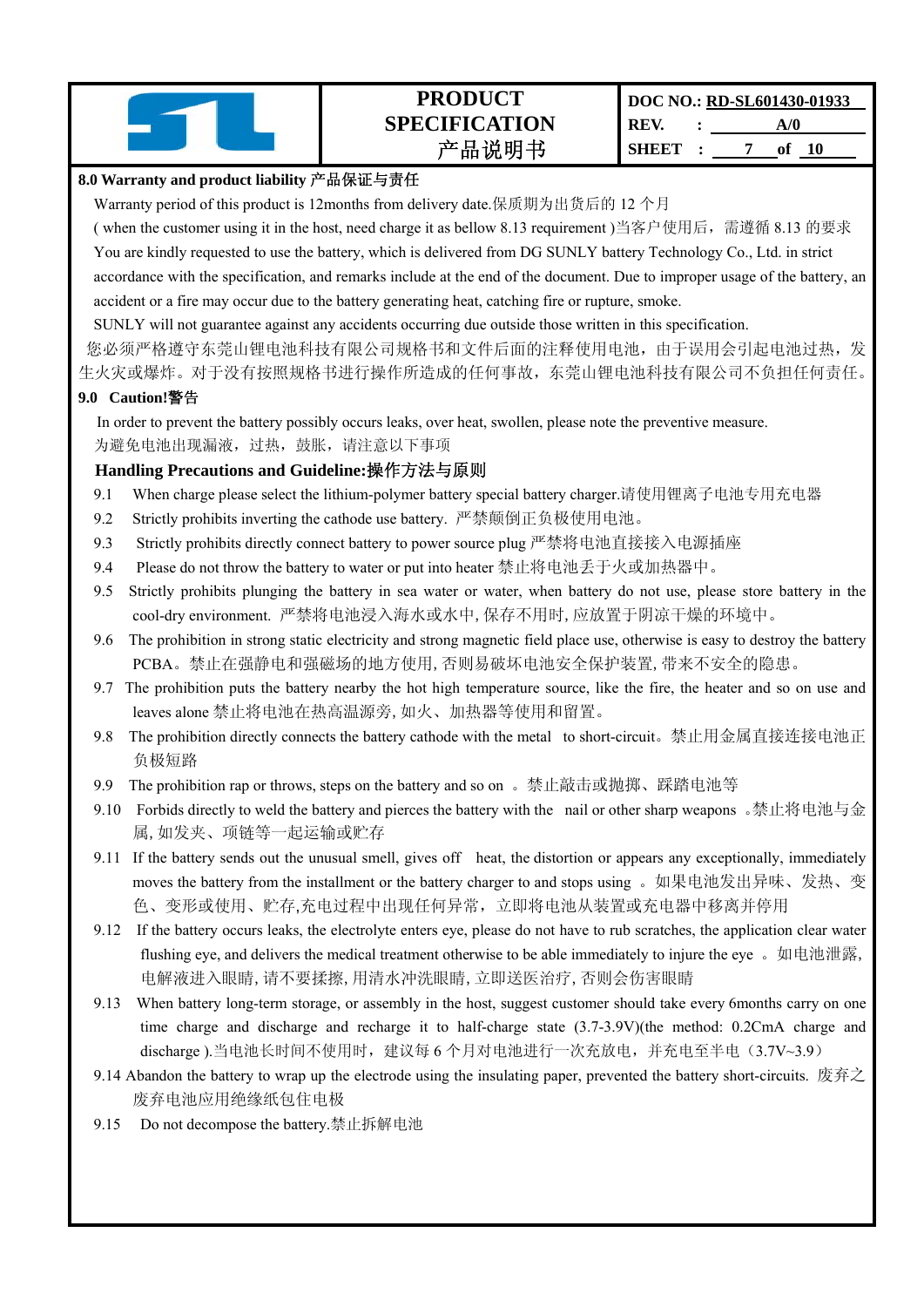

#### **11. Pack parts list** 物料清单

| N <sub>0</sub> | Name          | Type or Specification                | Qty | Unit       | Remark |
|----------------|---------------|--------------------------------------|-----|------------|--------|
| 11.1           | Cell          | SL <sub>60</sub> 1430-200 m A h 3.7V | 1   | <b>PCS</b> |        |
| 11.2           | Capacity      | SMD-0603/0.1uF-20%/+80% 16V          | 1   | <b>PCS</b> |        |
| 11.3           | Resistance    | SMD-0603/470 $\Omega \pm 5\%$        | 1   | <b>PCS</b> |        |
| 11.4           | Resistance    | SMD-0603/2kΩ $\pm$ 5%                | 1   | <b>PCS</b> |        |
| 11.5           | <b>MOSFET</b> | TSSOP-6/8205                         | 1   | <b>PCS</b> |        |
| 11.6           | IС            | $SOT-23-6/G3J$                       | 1   | <b>PCS</b> |        |
| 11.7           | <b>PCB</b>    | XSW-3810                             | 1   | <b>PCS</b> |        |
| 11.8           | Wire          | UL1571 26#(red ,black)               | 2   | <b>PCS</b> |        |
| 11.9           | Connector     | PH2.0-2P negative                    | 1   | <b>PCS</b> |        |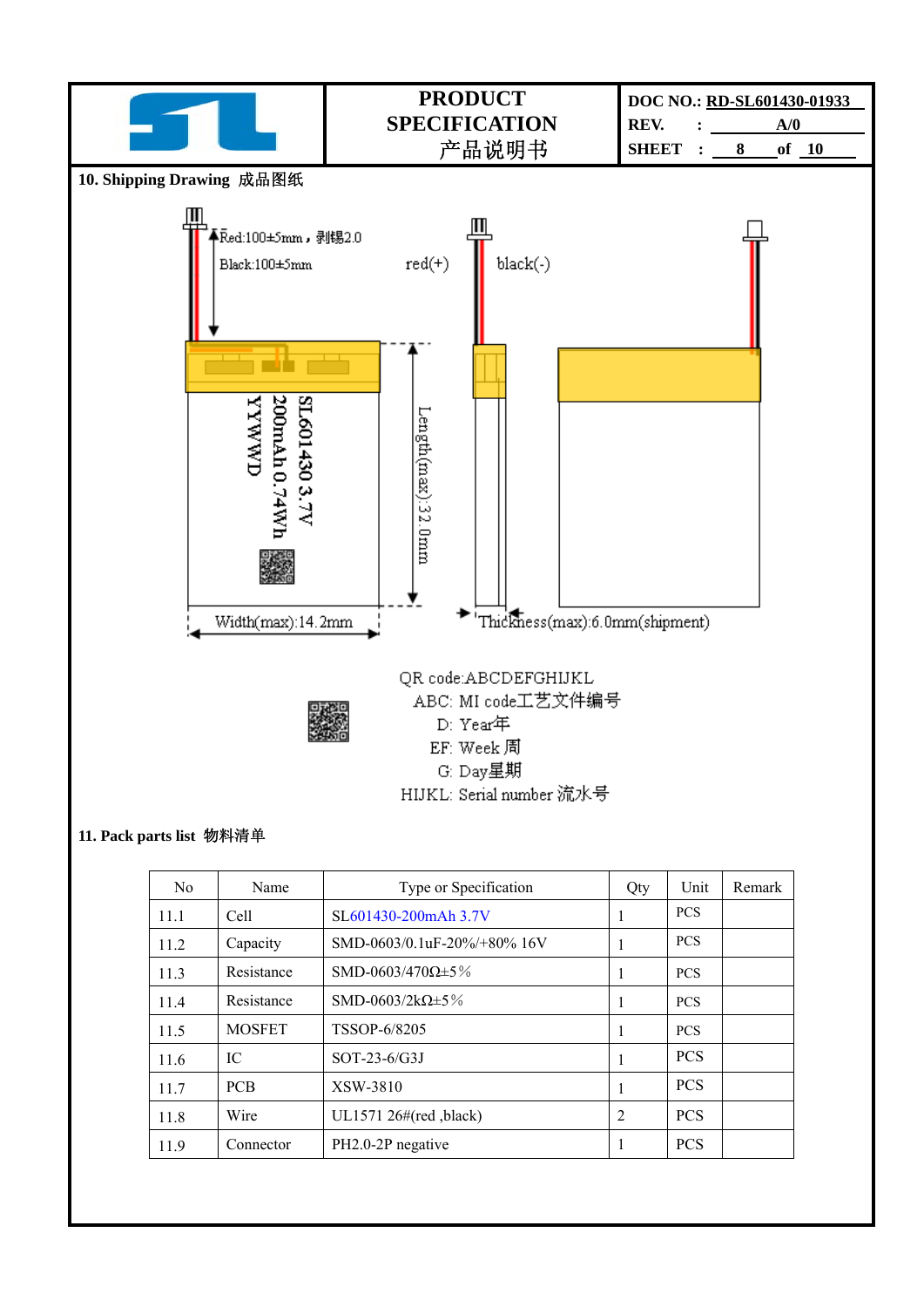